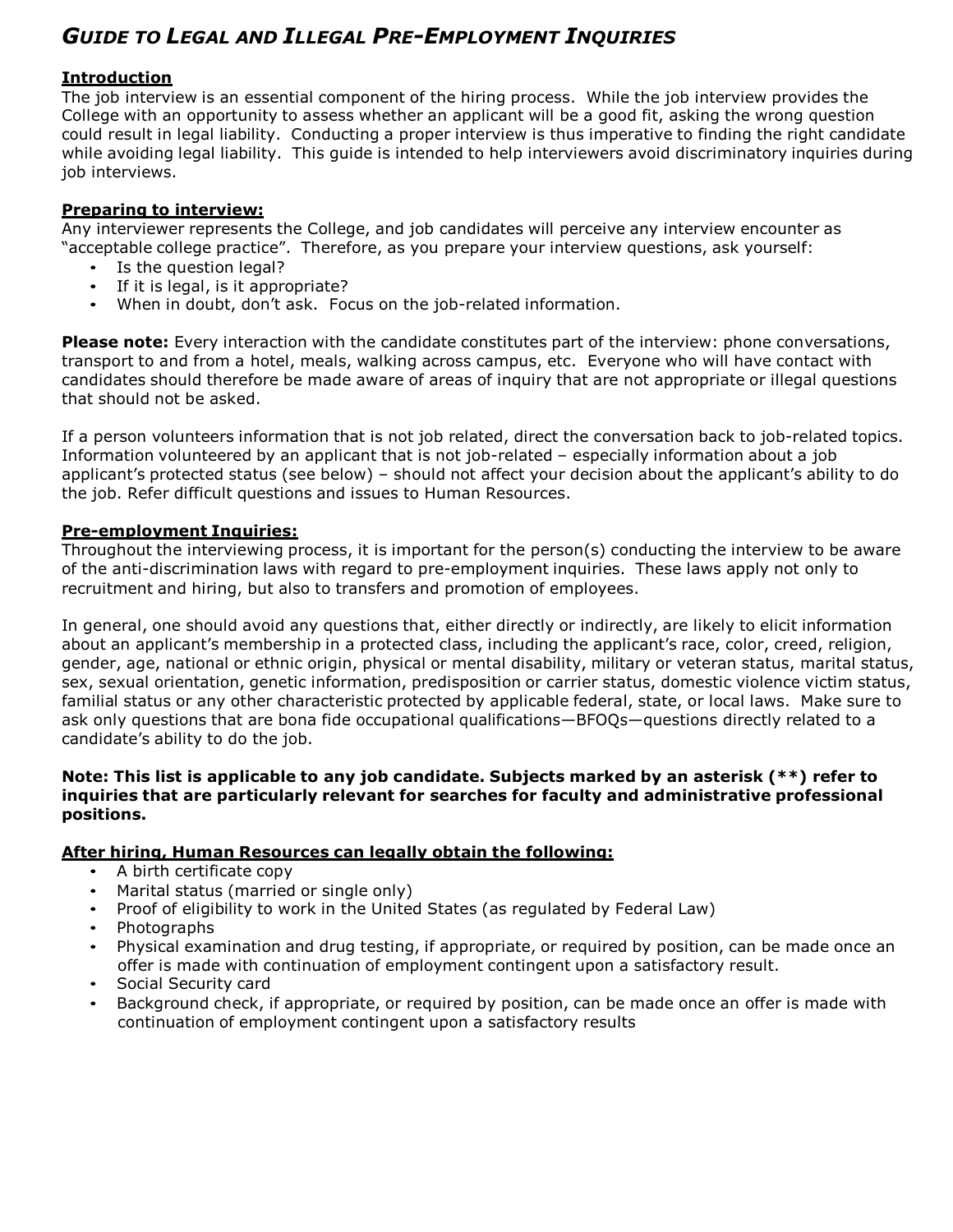## **Legal and Illegal Pre-Employment Inquiries**

| <b>Subject</b>                              | <b>Lawful Inquiries</b>                                                                                                                                                                                                                                                                                                                                                                      | <b>Unlawful Inquires</b>                                                                                                                                                                                                                                                                                                                                                                                                                                                                                                                                                                                                                                 |
|---------------------------------------------|----------------------------------------------------------------------------------------------------------------------------------------------------------------------------------------------------------------------------------------------------------------------------------------------------------------------------------------------------------------------------------------------|----------------------------------------------------------------------------------------------------------------------------------------------------------------------------------------------------------------------------------------------------------------------------------------------------------------------------------------------------------------------------------------------------------------------------------------------------------------------------------------------------------------------------------------------------------------------------------------------------------------------------------------------------------|
| <b>Name</b>                                 | Whether the applicant has<br>$\bullet$<br>worked under another name.<br>Have you ever worked for this<br>$\bullet$<br>college under a different name? Is<br>any additional information relative to<br>change of name or use of an<br>assumed name or nickname<br>necessary to enable a check on your<br>work record? If yes, explain.<br>What name(s) are your work records<br>listed under? | Inquiries about the name that would seek to<br>elicit information about the candidate's ancestry<br>or descent (e.g., what nationality is your last<br>name?).<br>Inquiries about name change due to a court<br>$\bullet$<br>order, marriage, or otherwise.<br>Maiden name of married women.                                                                                                                                                                                                                                                                                                                                                             |
| <b>Birthplace</b>                           | See citizenship below.<br>$\bullet$                                                                                                                                                                                                                                                                                                                                                          | Birthplace of applicant, spouse, parents, or other<br>$\bullet$<br>relatives.                                                                                                                                                                                                                                                                                                                                                                                                                                                                                                                                                                            |
| Citizenship                                 | Statement that employees must be<br>$\bullet$<br>eligible to work in the United States.<br>Do you have a legal right to work in<br>the United States?                                                                                                                                                                                                                                        | Any inquiries about citizenship or whether the<br>$\bullet$<br>applicant is or intends to becomes a U.S. citizen.<br>Birthplace of applicant. Birthplace of applicant's<br>$\bullet$<br>parents, spouse or other close relatives.<br>Of what country are you a citizen? Whether an<br>$\bullet$<br>applicant is naturalized or a native-born citizen,<br>the date when the applicant acquired citizenship.<br>Requirement that applicant produce<br>naturalization papers or first papers. Whether<br>applicant's parents or spouse are naturalized or<br>native-born citizens of the U.S., the date when<br>such parent or spouse acquired citizenship. |
| Residence,<br><b>Nationality</b>            | Place of residence.<br>$\bullet$<br>Length of residence in this city.<br>$\bullet$<br>About foreign language skills<br>$\bullet$<br>(reading, speaking, and/or writing) if<br>relevant to the job.                                                                                                                                                                                           | Specific inquiries into foreign addresses that<br>$\bullet$<br>would indicate national origin or nationality of<br>applicant.<br>Whether applicant owns or rents home.<br>$\bullet$<br>Inquiry into applicant's lineage, ancestry,<br>$\bullet$<br>national origin, descent, parentage, or<br>nationality.<br>Nationality of applicant's spouse or parents.<br>What is your mother's tongue?<br>$\bullet$                                                                                                                                                                                                                                                |
| Age**                                       | Can inquire if applicant meets<br>$\bullet$<br>minimum age requirements, or state<br>that proof may be required upon<br>hiring.<br>Are you 18 years of age or older? If<br>not, state your age.                                                                                                                                                                                              | Cannot require that applicant state age/date of<br>$\bullet$<br>birth unless under 18.<br>Cannot require that applicant submit proof of<br>$\bullet$<br>age in the form of a birth certificate,<br>naturalization papers, or baptismal record.<br>Any question that may tend to identify applicants<br>over 40 years of age (e.g., what year did you<br>graduate high school/college?).<br>How old are you? What is your date of birth?<br>$\bullet$<br>What are the ages of your children, if any?                                                                                                                                                      |
| Gender**                                    | Inquiry or restriction of employment<br>is permissible only when a Bona Fide<br>Occupational Qualification (BFOQ)<br>exists.                                                                                                                                                                                                                                                                 | Applicant's gender cannot be used as a factor for<br>$\bullet$<br>determining whether an applicant will be<br>"satisfied" in a particular job (e.g., because the<br>job involves physical labor, travel away from<br>home, or is traditionally labeled "men's work" or<br>"women's work").<br>Any inquiry that would indicate gender of<br>$\bullet$<br>applicant.<br>Any inquiry into an applicant's caregiving<br>responsibilities (e.g., what childcare<br>arrangements would you make if offered this<br>position?).                                                                                                                                 |
| <b>Subject</b>                              | <b>Lawful Inquiries</b>                                                                                                                                                                                                                                                                                                                                                                      | <b>Unlawful Inquires</b>                                                                                                                                                                                                                                                                                                                                                                                                                                                                                                                                                                                                                                 |
| <b>Marital and family</b><br>status, sexual | Whether applicant can keep specific<br>work schedules.                                                                                                                                                                                                                                                                                                                                       | Marital status or number of dependents. Name,<br>age, job, address, or other information about                                                                                                                                                                                                                                                                                                                                                                                                                                                                                                                                                           |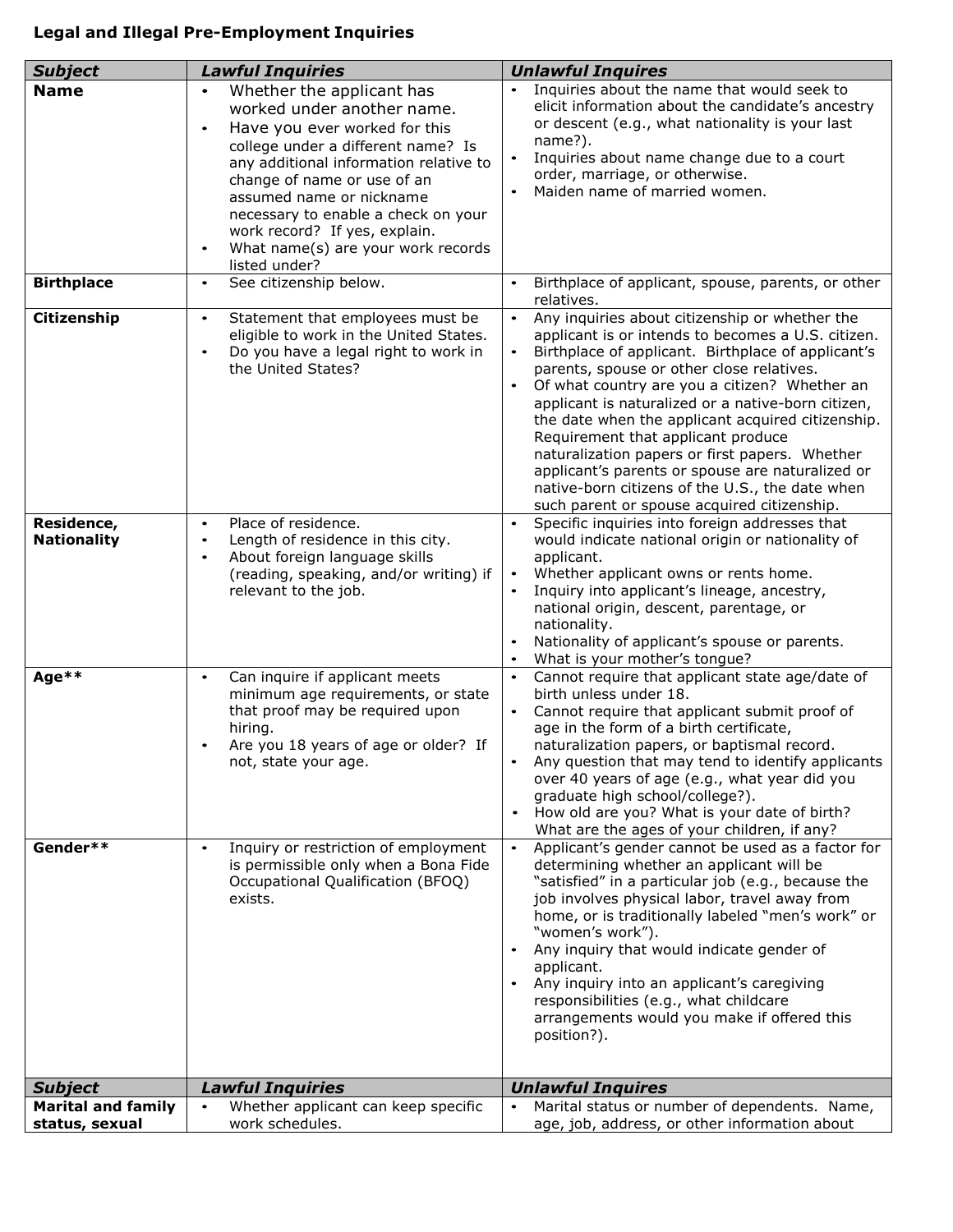| identity**                             | This is the typical schedule for this<br>$\bullet$<br>position. Is there any reason you<br>would not be able to work this<br>schedule?<br>Note: These inquiries are permissible<br>٠<br>provided they are made for both<br>male and female applicants.                                                                                                                                                                                     | spouse, children, or relatives.<br>Questions about sexual identity, orientation, or<br>$\bullet$<br>preference. What is your sexual orientation?<br>Do you wish to be addressed as Mrs.? Miss? Or<br>Ms.?<br>Are you married? Are you single? Divorced?<br>Separated? Widowed?<br>Do you have a boyfriend/girlfriend?<br>What is your maiden name?<br>Child care arrangements.<br>Plans to have children.                                                     |
|----------------------------------------|--------------------------------------------------------------------------------------------------------------------------------------------------------------------------------------------------------------------------------------------------------------------------------------------------------------------------------------------------------------------------------------------------------------------------------------------|---------------------------------------------------------------------------------------------------------------------------------------------------------------------------------------------------------------------------------------------------------------------------------------------------------------------------------------------------------------------------------------------------------------------------------------------------------------|
| Race, color,<br>physical<br>features** | Voluntary submission of Equal<br>$\bullet$<br>Employment Opportunity (EEO)<br>information made directly via Human<br>Resources' EEO card.                                                                                                                                                                                                                                                                                                  | Inquiry as to applicant's race, color of skin, eyes,<br>$\bullet$<br>or hair or other questions directly or indirectly<br>indicating race or color.<br>Applicant's height or weight when it is not<br>relevant to the job.<br>What race are you?<br>Are you a member of a minority group?<br>What is your national origin?<br>$\bullet$                                                                                                                       |
| <b>Disability</b>                      | Can ask an applicant questions about<br>$\bullet$<br>his or her ability to perform job-<br>related functions.<br>Is there any reason why you would<br>$\bullet$<br>not be able to perform the duties of<br>this position?                                                                                                                                                                                                                  | General inquires ("Are you disabled?") that<br>$\bullet$<br>would tend to reveal disability or health<br>conditions that do not relate to fitness to<br>perform the job.<br>Do you have a disability? Have you ever been<br>treated for any of the following diseases?<br>Do you need a reasonable accommodation?<br>What is your medical history? How does your<br>condition affect your abilities?<br>Have you ever filed a workers' compensation<br>claim? |
| <b>Education</b>                       | Applicant's academic, vocational<br>$\bullet$<br>attainment.<br>Inquiry into applicant's academic,<br>٠<br>vocational or professional education<br>and the public and private schools<br>attended.<br>What is your educational<br>$\bullet$<br>background?<br>Do you have licenses and<br>certifications for this job?                                                                                                                     | Date last attended high school or college<br>$\bullet$<br>(reflects age).                                                                                                                                                                                                                                                                                                                                                                                     |
| Pregnancy**                            | No acceptable inquiry.                                                                                                                                                                                                                                                                                                                                                                                                                     | Any question concerning pregnancy, birth<br>control, or capacity to reproduce.<br>Advocacy of any form of birth control or family<br>$\bullet$<br>planning.                                                                                                                                                                                                                                                                                                   |
| <b>Arrests and</b><br>convictions      | Asking about conviction of a crime<br>$\bullet$<br>related to job qualification.<br>Have you ever been convicted of a<br>$\bullet$<br>crime, other than minor traffic<br>violations? If yes, please describe<br>(No applicant will be denied a<br>position because of a conviction for<br>an offense unless there is a direct<br>relationship between the offense and<br>the position, or unless hiring would<br>be an unreasonable risk). | Asking about arrests.<br>$\bullet$<br>Have you ever been arrested?<br>Have you ever spent a night in jail?                                                                                                                                                                                                                                                                                                                                                    |